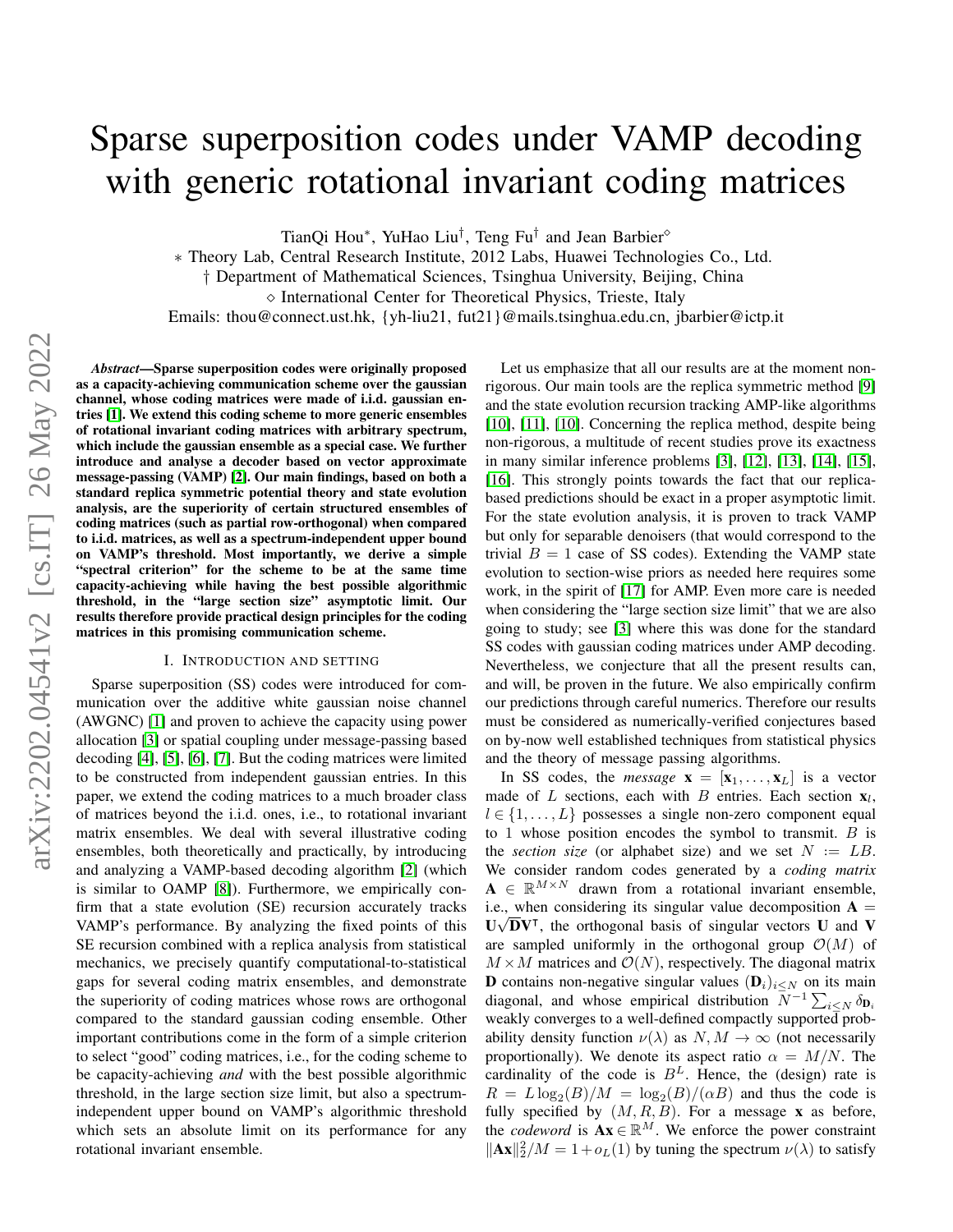|  |  | Algorithm 1 VAMP-based decoder for SS codes |  |  |  |  |
|--|--|---------------------------------------------|--|--|--|--|
|--|--|---------------------------------------------|--|--|--|--|

**Require:** Max iteration  $K$ , coding matrix  $A$ , observed y

1: Initialize  $\mathbf{r}_{1,0}$  and  $\gamma_{1,0} \geq 0$ . 2: for  $k = 0, 1, \ldots, K$  (or until convergence) do 3: // Denoising 4:  $\hat{\mathbf{x}}_{1,k} = \mathbf{g}_1(\mathbf{r}_{1,k}, \gamma_{1,k}), \quad \alpha_{1,k} = \langle \mathbf{g}_1'(\mathbf{r}_{1,k}, \gamma_{1,k}) \rangle$ 5:  $\mathbf{r}_{2,k} = (\hat{\mathbf{x}}_{1,k} - \alpha_{1,k}\mathbf{r}_{1,k})/(1 - \alpha_{1,k})$ 6:  $\gamma_{2,k} = \gamma_{1,k}(1-\alpha_{1,k})/\alpha_{1,k}$ 7: // LMMSE estimation 8:  $\hat{\mathbf{x}}_{2,k} = \mathbf{g}_2(\mathbf{r}_{2,k}, \gamma_{2,k}), \quad \alpha_{2,k} = \langle \mathbf{g}_2'(\mathbf{r}_{2,k}, \gamma_{2,k}) \rangle$ 9:  $\mathbf{r}_{1,k+1} = (\hat{\mathbf{x}}_{2,k} - \alpha_{2,k} \mathbf{r}_{2,k})/(1 - \alpha_{2,k})$ 10:  $\gamma_{1,k+1} = \gamma_{2,k}(1-\alpha_{2,k})/\alpha_{2,k}$ 11: end for 12: Return  $\hat{\mathbf{x}} = \hat{\mathbf{x}}_{1,K}$ .

 $\int d\lambda \lambda \nu(\lambda) = \alpha B$ . Codewords are transmitted through an AWGNC, i.e., the received corrupted codeword is  $y = Ax + z$ , with i.i.d.  $z_{\mu} \sim \mathcal{N}(0, \sigma^2)$ ,  $\mu \leq M$ , so that the signal-to-noise ratio is snr =  $\sigma^{-2}$ .

## II. THE VAMP-BASED DECODER

The VAMP algorithm we propose, see Algorithm 1 below, aims at computing the minimum mean-square (MMSE) estimator given by the expectation of the Bayesian posterior

$$
P(\mathbf{x} \mid \mathbf{y}, \mathbf{A}) = \frac{1}{\mathcal{Z}(\mathbf{y}, \mathbf{A})} \exp\left(-\frac{\operatorname{snr}}{2} \|\mathbf{A}\mathbf{x} - \mathbf{y}\|_2^2\right) \prod_{l \leq L} P_0(\mathbf{x}_l),
$$

where  $\mathcal{Z}(\mathbf{y}, \mathbf{A})$  is a normalization. But as we will see it is successful in doing so only for certain rates R. The hard constraints for the sections of the message are enforced by the prior distribution  $P_0(\mathbf{x}_l) = B^{-1} \sum_{i \in l} \delta_{x_i,1} \prod_{j \in l, j \neq i} \delta_{x_j,0}$ , where  $\{i \in l\}$  are the B scalar components indices of the section belonging to the section indexed by l.

VAMP was originally derived for generalized linear estimation [\[2\]](#page-5-1). In the present generalization to the vectorial setting of SS codes, only the input non-linear steps differ from canonical VAMP: here the so-called denoiser  $\mathbf{g}_1(\mathbf{r}, \gamma)$  acts section-wise instead of component-wise. In full generality, it is defined as  $\mathbf{g}_1(\mathbf{r}, \gamma) := \mathbb{E}[\mathbf{X} \mid \mathbf{R} = \mathbf{r}]$  for the random variable  $\mathbf{R} = \mathbf{X} + \sqrt{\gamma} \mathbf{Z}$ with  $\mathbf{X} \sim P_0^{\otimes L}$  and  $\mathbf{Z} \sim \mathcal{N}(0, \mathbf{I}_N)$ . Plugging  $P_0$  yields the component-wise expression of the denoiser and its variance:

$$
\begin{cases}\n[\mathbf{g}_1(\mathbf{r}, \gamma)]_i = \frac{\exp(r_i/\gamma)}{\sum_{j \in l_i} \exp(r_j/\gamma)},\\ \n[\mathbf{g}'_1(\mathbf{r}, \gamma)]_i = \gamma^{-1}[\mathbf{g}'_1(\mathbf{r}, \gamma)]_i(1 - [\mathbf{g}'_1(\mathbf{r}, \gamma)]_i),\n\end{cases}
$$

where  $[g'_1(\mathbf{r}, \gamma)]_i := \partial_{x_i} g_1(\mathbf{x}, \gamma)|_{x_i = r_i}, l_i$  is the section to which belongs the i<sup>th</sup> scalar component.  $\mathbf{g}_2(\mathbf{r}, \gamma)$  can be recognized as the MMSE estimate of a random vector x from the data  $y \sim \mathcal{N}(\mathbf{A}\mathbf{x}, \text{snr}^{-1}\mathbf{I}_N)$  and prior  $\mathbf{x} \sim \mathcal{N}(\mathbf{r}, \gamma^{-1}\mathbf{I}_N)$ :

$$
\begin{cases} \mathbf{g}_2(\mathbf{r},\gamma) &= (\mathrm{snr}\mathbf{A}^\intercal\mathbf{A} + \gamma \mathbf{I}_N)^{-1}(\mathrm{snr}\mathbf{A}^\intercal\mathbf{y} + \gamma \mathbf{r}),\\ \langle \mathbf{g}_2'(\mathbf{r},\gamma)\rangle &= \gamma N^{-1}\operatorname{Tr}[(\mathrm{snr}\mathbf{A}^\intercal\mathbf{A} + \gamma \mathbf{I})^{-1}]. \end{cases}
$$

We will track two error metrics for the VAMP estimator  $\hat{x} =$  $(\hat{\mathbf{x}}_1, \dots, \hat{\mathbf{x}}_L) = (\hat{x}_1, \dots, \hat{x}_N)$ , namely the mean-square error

(MSE) per section  $E_L$  and the section error rate  $\text{SER}_L$  (I(·) is the indicator):

$$
E_L := \frac{1}{L} ||\mathbf{x} - \hat{\mathbf{x}}||_2^2, \quad \text{SER}_L := \frac{1}{L} \sum_{l \leq L} \mathbb{I} \left( \mathbf{x}_l \neq \hat{\mathbf{x}}_l \right).
$$

#### III. STATE EVOLUTION AND REPLICA ANALYSES

We now present the state evolution (SE) and replica symmetric analyses, valid in the asymptotic  $L \rightarrow \infty$  limit, of the performance of SS codes under MMSE and VAMP decoding, for rotational invariant coding matrices. Both analyses are intimately related, and linked to the estimation problem of a single section  $S \sim P_0$  transmitted through an "effective gaussian channel" with noise variance

$$
\Sigma(E)^2 := (B\text{snr}\mathcal{R}(-\text{snr}E))^{-1}
$$

.

Here  $\mathcal{R}(z) := \mathcal{C}^{-1}(-z) - z^{-1}$  is the R-transform associated to the asymptotic spectral density  $\rho$  of  $B^{-1}A^{T}A$ , where  $C^{-1}$ is the functional inverse of the Cauchy transform  $C(z) :=$  $\int \frac{\rho(\lambda)}{\lambda - z} d\lambda$ , see, e.g., [\[18\]](#page-5-17), [\[19\]](#page-5-18).

*State evolution* Let the scalar-valued SE operator

$$
\begin{aligned} T(E) &:= \mathbb{E}_{\mathbf{S},\mathbf{Z}}\|\mathbf{S} - \mathbb{E}[\mathbf{S} \mid \mathbf{S} + \Sigma(E)\mathbf{Z}]\|_2^2 \\ & = \mathbb{E}_{\mathbf{Z}}[(g^{(1)}(\Sigma(E),\mathbf{Z}) - 1)^2 + (B-1)g^{(2)}(\Sigma(E),\mathbf{Z})^2] \end{aligned}
$$

where  $\mathbf{S} \sim P_0$ ,  $\mathbf{Z} \sim \mathcal{N}(0, \mathbf{I}_B)$  and we define

$$
\begin{cases}\ng^{(1)}(\Sigma, \mathbf{z}) &:= [1 + e^{-\frac{1}{\Sigma^2}} \sum_{j=2}^B e^{\frac{1}{\Sigma}(z_j - z_1)}]^{-1}, \\
g^{(2)}(\Sigma, \mathbf{z}) &:= [1 + e^{\frac{1}{\Sigma^2} + (z_1 - z_2)\frac{1}{\Sigma}} + \sum_{k=3}^B e^{(z_k - z_2)\frac{1}{\Sigma}}]^{-1}.\n\end{cases}
$$

The SE operator corresponds to the MMSE of S when transmitted over the effective gaussian channel. The SE recursion tracking the asymptotic  $L \to \infty$  limit  $E^{(t)}$  of VAMP's MSE at iteration  $t$  is then obtained as a straightforward adaptation of the results of [\[2\]](#page-5-1) and reads

<span id="page-1-0"></span>
$$
E^{(0)} = 1 - 1/B, \quad E^{(t+1)} = T(E^{(t)}), \quad t \ge 0. \tag{1}
$$

We refer to [\[2\]](#page-5-1) for the proof of VAMP's state evolution in regression. Fig. [1](#page-2-0) is a numerical demonstration of the validity of our SE recursion for tracking VAMP for SS codes.

*Replica symmetric analysis* A remarkable property of the  $SE$  recursion [\(1\)](#page-1-0) is that its stationary point(s) are in one-toone correspondence with the critical point(s) of the so-called *replica symmetric potential* (or "free entropy")  $\Phi_B(E)$  derived from the replica method [\[9\]](#page-5-8), [\[20\]](#page-5-19), [\[4\]](#page-5-3):

$$
\partial_E \Phi_B(E)|_{E_*} = 0 \Leftrightarrow T(E_*) = E_*.
$$

For the SS codes in the present setting it is:

$$
\begin{cases} \Phi_B(E) &:= S_B(\Sigma(E)) - U_B(E), \\ U_B(E) &:= \frac{B}{2} \int_0^{\text{snf}E} \mathcal{R}(x) dx - \frac{E}{2\Sigma^2(E)}, \\ S_B(\Sigma(E)) &:= \mathbb{E}_{\mathbf{Z}} \log_B \left( 1 + \sum_{i=2}^B e_i(\mathbf{Z}, \Sigma(E)) \right), \end{cases}
$$

where  $e_i(\mathbf{Z}, x) := \exp((Z_i - Z_1)/x - 1/x^2)$  and i.i.d.  $Z_i \sim$  $\mathcal{N}(0, 1)$ . The validity of such replica analysis has by-now been proven in many related settings to ours, such as generalized linear regression and compressive sensing but with gaussian i.i.d. matrices [\[12\]](#page-5-11), [\[15\]](#page-5-14), [\[13\]](#page-5-12). Apart from few recent works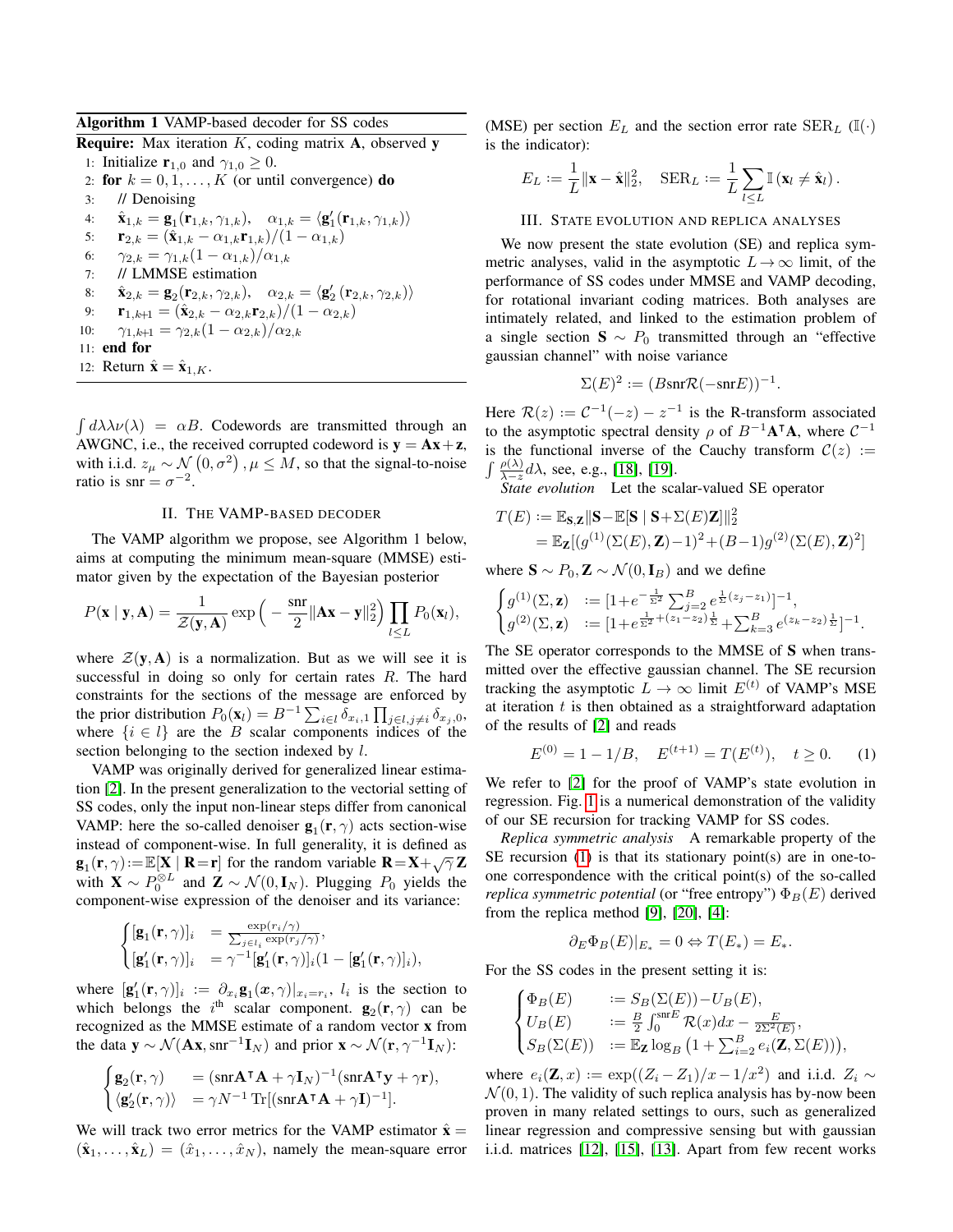

<span id="page-2-0"></span>Fig. 1. State evolution (dashed dotted curves) tracking the VAMP decoder MSE (solid crossed lines) ran on single instances of size  $L = 2^{16}$  for  $B = 4$ and snr  $= 28$ , as a function of the iterations. The SE is computed using Monte Carlo integration with  $10^5$  samples. Two types of coding matrices are considered: standard coding matrices with i.i.d. gaussian entries, and partial row-orthogonal ones, in both cases for rates smaller and larger than their respective algorithmic thresholds  $R_{VAMP}$ .

[\[16\]](#page-5-15), [\[21\]](#page-5-20), [\[22\]](#page-5-21), [\[23\]](#page-5-22), [\[24\]](#page-5-23), the rigorous study of linear regression problems with rotationally invariant matrix ensembles is only at its premises. Thus, proving our present conjectures is an interesting avenue left for future work.

We illustrate our results through three coding ensembles:

 $\bullet$  (i) As base case we consider the standard gaussian setting where all entries of A are i.i.d. gaussian. The asymptotic results turn out to depend only on the asymptotic eigenvalue distribution  $\rho(\lambda)$  of  $B^{-1}A^T A$ , which is given in this case  $\sqrt{(\lambda - \lambda_-)(\lambda_+ - \lambda)}/(2\pi\lambda)$ , where  $\lambda_{\pm} := (1 \pm \sqrt{\alpha})^2$ . Then by the Marchenko–Pastur distribution  $\rho(\lambda) = (1 - \alpha)\delta(\lambda) +$  $\mathcal{R}(z) = \alpha/(1-z)$  [\[18\]](#page-5-17). As it should, the analysis does recover in this case the results of [\[25\]](#page-5-24), [\[4\]](#page-5-3), [\[3\]](#page-5-2).

 $\bullet$  (ii) The row-orthogonal ensemble constructed by randomly selecting  $M \leq N$  rows from a uniformly sampled  $N \times$ N orthogonal matrix. For this ensemble  $\rho(\lambda) = (1-\alpha)\delta(\lambda) +$  $\alpha\delta(\lambda-1)$  and  $\mathcal{R}(z) = (1+z+\sqrt{(1-z)^2+4\alpha z})/(2z)-z^{-1}$ . This will recover similar results as found in [\[26\]](#page-5-25).

• (iii) Finally, a discrete spectrum  $\rho(\lambda) = (1 - \alpha)\delta(\lambda) +$  $\frac{\alpha}{2}\delta(\lambda - \frac{1}{2}) + \frac{\alpha}{2}\delta(\lambda - \frac{3}{2})$ . This ensemble is obtained by generating a spectrum with the proper fractions of singular values of **A** in  $\{0, \sqrt{1/2}, \sqrt{3/2}\}$  and then multiplying by uniform orthogonal matrices of proper dimensions. The Rtransform is obtained as the solution of a cubic equation solved numerically. This rather artificial case will serve as tractable example of a *non* capacity-achieving ensemble.

Fig. 1 shows that SE properly tracks VAMP for nonstandard rotational invariant coding matrices. Under VAMP decoding, SS codes exhibit, as  $L \rightarrow \infty$ , a sharp phase transition at an *algorithmic threshold* R<sub>VAMP</sub> below Shannon's



<span id="page-2-1"></span>Fig. 2. Replica symmetric potential  $\Phi_B(E)$  with row-orthogonal coding matrix, snr  $= 28$  and  $B = 2$ . The red dot is the global maximum while the blue dot is the local one. The MMSE can be read-off as the argmax $\Phi_B(E)$ . The *algorithmic threshold* R<sub>VAMP</sub> is indicated by the appearance of an inflexion point, i.e., appearance of a local maximum (black curve). The *information-theoretic threshold*  $R_{IT}$  is obtained as the rate when the two maxima are equal (we never observed that more than two maxima are present). When there is a unique maximum, such as when  $R < R_{VAMP}$ , or if the *global* maximum is the rightmost one (at "large" E value), namely when  $R > R_{\text{IT}}$  (purple curve), then VAMP is conjectured to be asymptotically optimal: in both these scenarios VAMP matches the MMSE performance, but if  $R < R_{VAMP}$  the decoding error is "low", while if  $R > R_{IT}$  VAMP is still optimal but even the MMSE is poor. The presence of a local maximum whenever  $R \in (R_{VAMP}, R_{IT})$  (blue curve) prevents VAMP to decode: a statistical-to-computational gap is present.

capacity.  $R_{VAMP}$  is defined as the highest rate such that for  $R \le R_{VAMP}$ , [\(1\)](#page-1-0) has a unique fixed point. For the gaussian ensemble  $R_{\text{VAMP}}^{\text{gauss}} = 1.52$  and for the row-orthogonal one  $R_{VAMP}^{ortho}$  = 1.62 and is therefore better compared with the gaussian coding matrices, as noted already for compressive sensing [\[26\]](#page-5-25). Whenever  $R < R_{VAMP}$  VAMP decodes well (and we conjecture optimally), see red and blue curves. If instead  $R > R_{VAMP}$  VAMP fails, see green and black curves.

Fig. [2](#page-2-1) depicts the replica potential for the row-orthogonal coding ensemble with snr = 28 and  $B = 2$  (a similar picture would appear for another ensemble). The advantage of the potential when compared to the SE analysis is that, in addition to encode  $R_{VAMP}$  as the rate at which an inflexion point appears (which blocks the SE recursion seen as a gradient ascent of  $\Phi_B(E)$  initialized at high E), it allows us to also obtain the *information-theoretic threshold* of the code, defined as the rate where both the "good" and "bad" maxima of  $\Phi_B(E)$  are equal. If  $R < R_{VAMP}$ , VAMP's estimate is conjectured to match the MMSE estimator when initialized randomly, as in standard gaussian SS codes or in linear regression [\[4\]](#page-5-3), [\[3\]](#page-5-2), [\[15\]](#page-5-14), [\[13\]](#page-5-12). Instead, if  $R > R_{VAMP}$  VAMP is sub-optimal.

At finite size VAMP's performance close its threshold  $R_{VAMP}$ , itself extracted from the potential as explained in the caption of Fig. [2,](#page-2-1) is shown in Fig. [3.](#page-3-0) This was done using a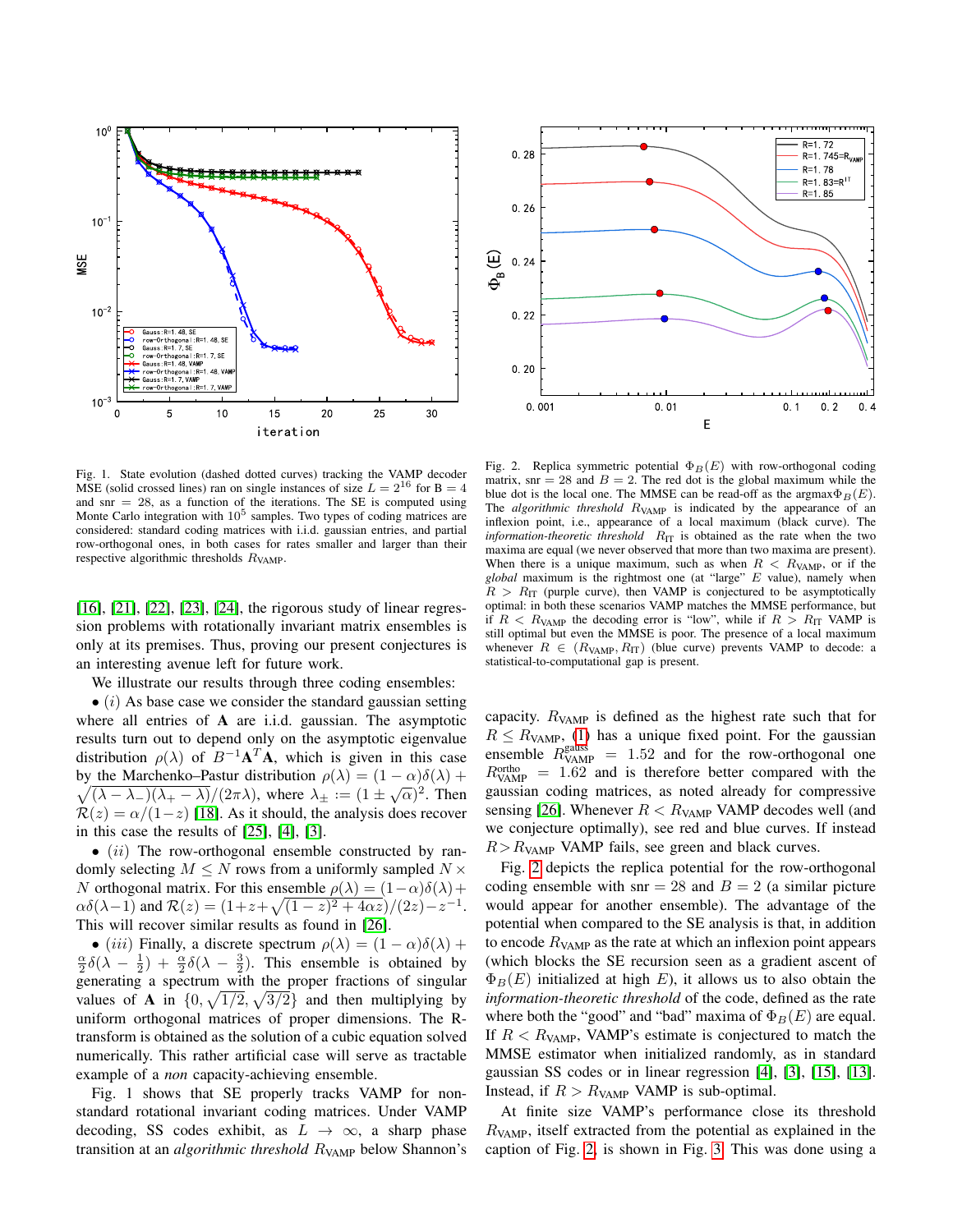

<span id="page-3-0"></span>Fig. 3. VAMP's performance quantified by its section error rate near its *algorithmic threshold* (black dotted line) for  $\dot{L} = 2^{16}$ , snr = 15.0 and various B. We use discrete cosine transform matrices as proxy of the row-orthogonal ensemble. The curves are averaged over 300 realizations.

proxy of the row-orthogonal ensemble based on discrete cosine transform matrices. Using these structured matrices dramatically speeds-up the decoding under VAMP while having same performance, which is practically interesting. As predicted by our theory, recovery is good whenever  $R < R_{VAMP}$  but poor else. When B increases, the SER changes more drastically as the rate increases. Near its threshold and due to finite size effects, the VAMP performance (averaged over many realizations) has a transient behavior smoothly interpolating between very "poor" and very "good".

All codes are made available at [\[27\]](#page-5-26). Equipped with these methods, we can therefore completely characterize the performance of SS codes and VAMP with generic rotational invariant coding ensembles as  $L \to \infty$ .

## *A. Analysis in the large section size limit, and main result*

The analysis in the large section size limit  $B \to \infty$  requires rescaling the potential  $\tilde{\Phi}(E) := \lim_{B \to \infty} \Phi_B(E) / \ln B$ for it to possess a finite limit. The "entropic contribution"  $\lim_{B\to\infty}$   $S_B(\Sigma)/\ln B = \max(1 - \tilde{\Sigma}^{-2}/2, 0)$  has been computed in [\[4\]](#page-5-3) using the replica method, where the effective SNR that needs to be rescaled too is, using  $R = \log_2(B)/(\alpha B)$ , given by  $\tilde{\Sigma}(E)^{-2} := \lim_{\alpha \to 0} \text{snr}\mathcal{R}(-\text{snr}E)/(\alpha R \ln 2)$ ; note that for R to remain finite as  $B \to \infty$  then necessarily  $\alpha = \Theta(\ln B/B) \rightarrow 0$  and that moreover also R depends on  $\alpha$ . As  $\alpha \to 0$  we Taylor expand  $C^{-1}(-z) = z^{-1} + \Psi(z)\alpha + o(\alpha)$ and thus  $\mathcal{R}(z)/\alpha = \Psi(z)+o_{\alpha}(1)$ . So  $\tilde{\Phi}(E)$  has a well defined expression for small  $\alpha$  (i.e., large B) given by

$$
\max\left(1,\frac{1}{2\tilde{\Sigma}(E)^2}\right) - \frac{1-E}{2\tilde{\Sigma}(E)^2} - \int_0^{\text{snr}E} \frac{\Psi(-u)}{2R\ln 2} \mathrm{d}u + o_\alpha(1).
$$

The expressions of  $\Psi$  for the three spectra we focus on (in order) are worked out easily and read as follows:  $\Psi_{\text{gauss}}(z) =$ 

 $\Psi_{\text{ortho}}(z) = (1-z)^{-1}$ , while  $\Psi_{\text{discrete}}(z) = (4-3z)/((z-z)$  $2(3z-2)$ ). From the analysis of  $\Phi$  we can extract our main result stated below (derived in the next section). Notice that rank(A) =  $\alpha N$  with  $\alpha \leq 1$ , so we can rewrite the asymptotic spectral density of  $B^{-1}A^{\dagger}A$  as  $\rho = (1 - \alpha)\delta_0 + \alpha \rho_{\text{supp}}$  where  $\rho_{\text{supp}}$  is a p.d.f. of mean 1 due to the power constraint.

<span id="page-3-1"></span>Result 1. *Consider SS codes with coding matrix A drawn from a rotational invariant ensemble, whose empirical spectral measure converges to a well defined density with finite support*  $as L \rightarrow \infty$ *. Then the*  $B \rightarrow +\infty$  *limit*  $R_{VAMP}(\infty)$  *of the VAMP threshold verifies*  $R_{VAMP}(\infty) \leq snr/(2(1+snr)\ln 2)$ . *Moreover the code is capacity achieving in the sense that the infinite section size limit*  $R_{IT}(\infty)$  *of the information-theoretic threshold satisfies*  $R_{IT}(\infty) = \log_2(1+snr)/2 := C$ *, with* C the *Shannon capacity of the AWGNC, if and only if the asymptotic p.d.f.* ρ*supp of the non-zero eigenvalues of* B−1*A* <sup>|</sup>*A verifies*  $\rho_{\text{supp}} \to \delta_1$  *in law when*  $B \to \infty$ ,  $\alpha \to 0$ *. Moreover, in that case the algorithmic threshold is as good as it can be, i.e.,*  $R_{VAMP}(\infty) = snr/(2(1+snr)\ln 2).$ 

According to this "spectral criterion" of Result [1,](#page-3-1) both the gaussian and row-orthogonal coding ensembles are capacityachieving in the large section size limit (taken after the  $L \rightarrow \infty$  limit), while the discrete spectrum is not. E.g., when snr = 15 we can extract from potential  $\tilde{\Phi}$  (see the details in the derivation of Result [1\)](#page-3-1) that  $R_{\text{IT}}^{\text{gauss}}(\infty) = R_{\text{IT}}^{\text{ortho}}(\infty) = C = 2$ while  $R_{\text{IT}}^{\text{discrete}}(\infty) = 1.91$ . The algorithmic and informationtheoretic thresholds extracted at finite section size B (but infinite  $L$ ) are shown in Fig. [4,](#page-4-0) do converge when  $B$  increases to their predicted asymptotics. This criterion strongly suggests that the row-orthogonal ensemble is optimal among rotationally invariant ensembles for coding in SS codes, at least information-theoretically, given that  $\rho_{\text{supp}} = \delta_1$  even for finite B. Fig. [4](#page-4-0) also indicates that also the VAMP threshold seems better than with other ensembles.

### *B. Derivation of Result [1](#page-3-1) by a replica analysis*

The derivation of Result [1](#page-3-1) relies on an auxiliary lemma:

<span id="page-3-3"></span>**Lemma 1.** *For*  $z \in \mathbb{R}_{<0}$ : (*i*)  $\mathcal{R}'(z) > 0$ ; (*ii*)  $\Psi(z) \leq \frac{1}{1-z}$ .

*Proof.* We start with (*i*).  $C'(z) = \int d\lambda \frac{\rho(\lambda)}{(\lambda - z)^2}$  so C is strictly increasing. Therefore, the inverse  $C^{-1}(z)$ :  $\mathbb{R}_{>0} \mapsto \mathbb{R}_{<0}$  is well defined. We have

$$
\mathcal{R}'(z) = \frac{1}{z^2} - \frac{1}{\mathcal{C}'(\mathcal{C}^{-1}(-z))}, \quad z < 0.
$$

For any  $z < 0$ , let  $t > 0$  s.t.  $z = -C(t)$  (*t* exists by monotony of  $C$ ). Then

$$
\mathcal{R}'(-\mathcal{C}(t)) = \frac{\mathcal{C}'(t) - \mathcal{C}^2(t)}{\mathcal{C}'(t)\mathcal{C}^2(t)} = \frac{\text{Var}((\lambda - t)^{-1})}{\mathcal{C}'(t)\mathcal{C}^2(t)} > 0.
$$

We have proved (i), and now consider (ii). Recall that  $\rho =$  $(1 - \alpha)\delta_0 + \alpha \rho_{\text{supp}}$ , where  $\rho_{\text{supp}}$  is the asymptotic law of the positive eigenvalues of  $B^{-1}\mathbf{A}^\mathsf{T}\mathbf{A}$ , and that the power constraint requires  $\int \lambda \rho_{\text{supp}}(\lambda) d\lambda = 1$ . From C's definition we have

<span id="page-3-2"></span>
$$
-z = \frac{\alpha - 1}{\mathcal{C}^{-1}(-z)} + \alpha \int \frac{\rho_{\text{supp}}(\lambda)}{\lambda - \mathcal{C}^{-1}(-z)} d\lambda.
$$
 (2)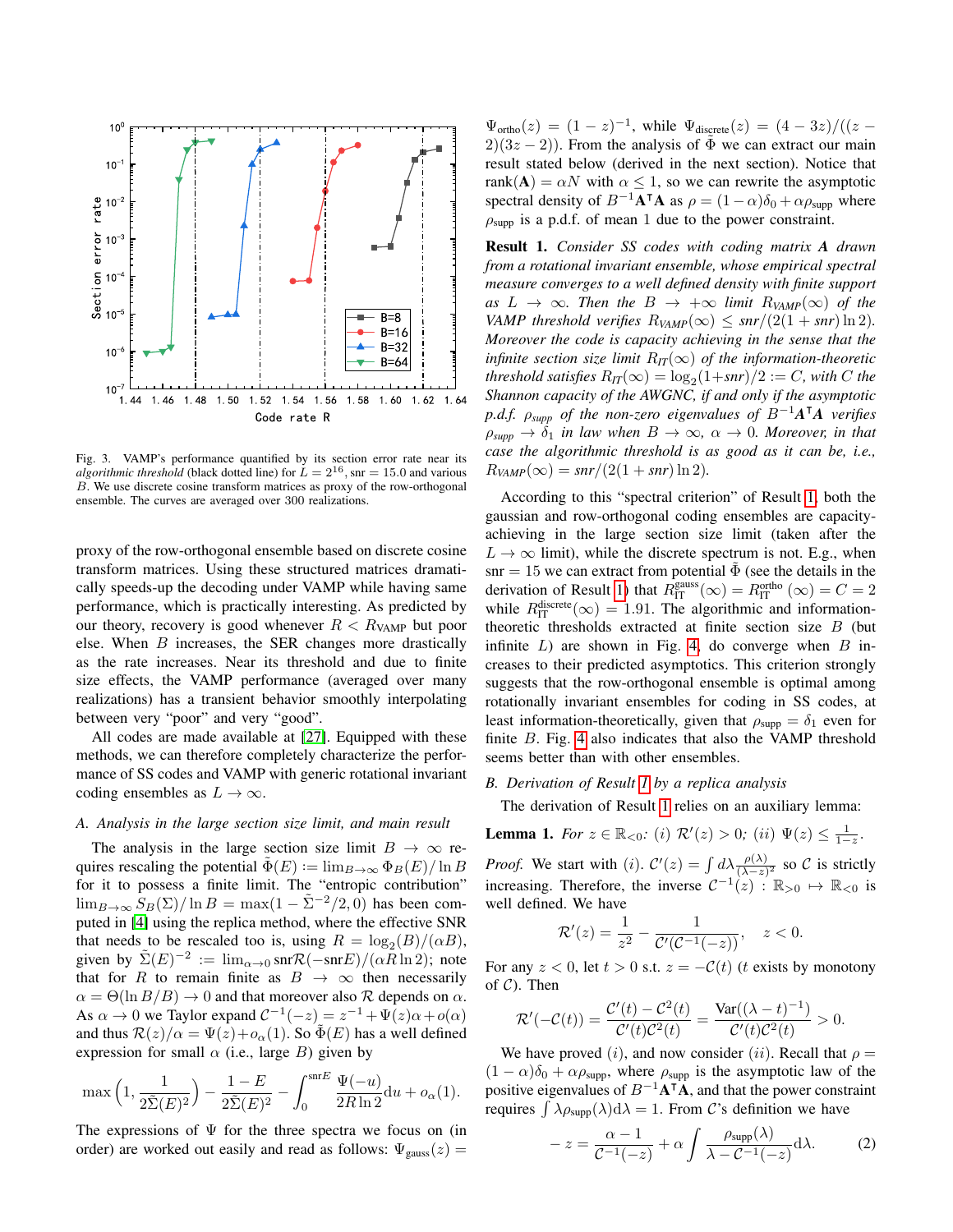

<span id="page-4-0"></span>Fig. 4. Algorithmic  $R_{VAMP}$  and information-theoretic  $R_{IT}$  thresholds as a function of the section size B when snr = 15. The top dashed line is the channel capacity C and the second top dashed line represents  $R_{\text{IT}}^{\text{discrete}}(B=$ ∞). The information-theoretic threshold for the row-orthogonal ensembles approaches C faster than the gaussian ensemble which is interesting in practice (despite that when  $B \to +\infty$  they both converge to C), while the discrete spectrum ensemble does not saturate Shannon's limit, even as  $B \to \infty$  (in which case  $R_{VAMP}^{gauss}(\infty) = R_{VAMP}^{ortho}(\infty) \approx 0.67$  and  $R_{VAMP}^{discrete}(\infty) \approx 0.61$ ). Thus, in the large section size limit, row-orthogonal matrices are not better than Gaussian ones; already at  $B = 256$  their thresholds are very similar. However, there may be other benefits to using row-orthogonal matrices, e.g., rate of convergence of VAMP decoding and convergence to lower error (see Fig. [1\)](#page-2-0).

Let  $\rho_0$  (whose domain is  $\mathbb{R}_{>0}$ ) be the  $\alpha \to 0$  limit of  $\rho_{\text{supp}}$ , and  $0 < \lambda_0 \sim \rho_0$ . Note that  $\rho_0$  also satisfies the power constraint  $\mathbb{E}\lambda_0 = 1$ . Recall  $C^{-1}(-z) = z^{-1} + \Psi(z)\alpha + o(\alpha)$ , so by multiplying both sides of [\(2\)](#page-3-2) by  $C^{-1}(-z)/\alpha$  followed by letting  $\alpha \rightarrow 0$  yields (we exchange limit and integration by dominated convergence)

<span id="page-4-1"></span>
$$
\Psi(z)z = \mathbb{E}\left(\frac{1}{1 - z\lambda_0}\right) - 1.
$$
\n(3)

By Cauchy-Schwarz we have

$$
1 \leq \mathbb{E}\Big(\frac{1}{1-z\lambda_0}\Big)\mathbb{E}(1-z\lambda_0)=\mathbb{E}\Big(\frac{1-z}{1-z\lambda_0}\Big),
$$

where the equality holds if and only if  $\rho_0 = \delta_1$ . Combining this inequality with [\(3\)](#page-4-1) proves  $\Psi(z) \leq \frac{1}{1-z}$  for  $z < 0$ , with equality if and only if  $\rho_{\text{supp}} \to \delta_1$  as  $\alpha \to 0$ .

We are in position to derive our main Result [1.](#page-3-1)

*Derivation of Result 1.* We consider various scenarios for the extrema of potential  $\Phi(E)$  in order to locate the two thresholds of interest (recall the caption of Fig. [2](#page-2-1) for locating the transitions from  $\Phi_B$ , or from  $\Phi$  at infinite B). Very similar analyses were performed in [\[4\]](#page-5-3), [\[14\]](#page-5-13) so we will be brief. Start by noticing that  $\tilde{\Sigma}(E)^{-2} := \lim_{\alpha \to 0} \text{snr} \mathcal{R}(-\text{snr}E)/(\alpha R \ln 2)$ is a decreasing function from Lemma [1,](#page-3-3) so  $E = 1$  is its minimum (as  $E \in [0, 1]$ ).

• Case 1:  $(2\tilde{\Sigma}(1)^2)^{-1} > 1$ . Recall  $\mathcal{R}(z) = \alpha \Psi(z) + o(\alpha)$ . We have (and using Lemma 1 for the inequality)

<span id="page-4-2"></span>
$$
\tilde{\Phi}'(E) = -\lim_{\alpha \to 0} \frac{\operatorname{snr}^2 E}{2\alpha R \ln 2} \mathcal{R}'(-\operatorname{snr} E) < 0. \tag{4}
$$

There is a stable unique maximum at  $E = 0$ .

• Case 2:  $(2\tilde{\Sigma}(1)^2)^{-1} \leq 1$ . There exists  $E_1 \in [0,1]$  s.t.  $(2\tilde{\Sigma}(E_1)^2)^{-1} = 1$ . The derivative of  $\tilde{\Phi}(E)$  is [\(4\)](#page-4-2) if  $0 <$  $E < E_1$ . When  $E_1 < E < 1$  it is instead

$$
\tilde{\Phi}'(E) = \lim_{\alpha \to 0} \frac{\text{snr}^2}{2\alpha R \ln 2} (1 - E) \mathcal{R}'(-\text{snr } E) > 0. \quad (5)
$$

There are thus two maxima at  $E = 0$  and  $E = 1$ .

Solving  $2\tilde{\Sigma}(1)^2 = 1$  for R thus gives the algorithmic threshold in the large section limit:

<span id="page-4-3"></span>
$$
R_{\text{VAMP}}(\infty) = \lim_{\alpha \to 0} \frac{\text{snr}\mathcal{R}(-\text{snr})}{2\alpha \ln 2} = \frac{\text{snr}\Psi(-\text{snr})}{2\ln 2}.
$$
 (6)

Under case 2, the free entropy takes the following values at its maxima:

$$
\tilde{\Phi}(0) = 0, \quad \tilde{\Phi}(1) = 1 - \lim_{\alpha \to 0} \frac{1}{2\alpha R \ln 2} \int_0^{\text{snr}} \mathcal{R}(-u) \mathrm{d}u,
$$

Then setting  $\tilde{\Phi}(0) = \tilde{\Phi}(1)$  gives the information-theoretic threshold in the large section limit:

<span id="page-4-4"></span>
$$
R_{\rm IT}(\infty) = \lim_{\alpha \to 0} \frac{\int_0^{\rm snr} \mathcal{R}(-u) \mathrm{d}u}{2\alpha \ln 2} = \frac{\int_0^{\rm snr} \Psi(-u) \mathrm{d}u}{2\ln 2}.
$$
 (7)

With Lemma 1 and [\(6\)](#page-4-3), [\(7\)](#page-4-4), we can easily derive an spectrumindependent upper bound on both thresholds:

$$
R_{\text{VAMP}}(\infty) \le \frac{\text{snr}}{2(1 + \text{snr}) \ln 2},
$$
  

$$
R_{\text{IT}}(\infty) \le \frac{1}{2} \log_2(1 + \text{snr}) = C.
$$

Both equalities hold if and only if  $\rho_{\text{supp}} \to \delta_1$  as  $\alpha \to 0$ as claimed. In this case the scheme is capacity-achieving *and* VAMP's algorithmic threshold is as good as it can be.  $\Box$ 

## IV. PERSPECTIVES

There are a number of natural extensions of the present work, in the spirit of recent developments in (generalized) regression with design matrices beyond i.i.d. gaussian [\[16\]](#page-5-15), [\[28\]](#page-5-27), [\[29\]](#page-5-28), [\[30\]](#page-5-29). For practical purposes, further studies should concentrate on the influence of the spectra of coding matrices for finite section size SS codes (while our analysis mainly focused on large  $B$ ). It is also interesting to investigate whether a similar criterion as Result 1 may be extended to SS codes for more generic memoryless channels [\[14\]](#page-5-13), [\[6\]](#page-5-5). Another natural direction to explore concerns the comparison of the "spectral design" we proposed with different types of structures for the coding matrices, in particular power allocation and spatialcoupling [\[4\]](#page-5-3), [\[7\]](#page-5-6). Or to analyze what happens when these structures are combined, e.g., when the blocks of the spatiallycoupled matrices are themselves drawn from a rotational invariant ensemble [\[31\]](#page-5-30), and see whether threshold saturation [\[14\]](#page-5-13), [\[5\]](#page-5-4) (i.e., the "closing" of the computational-statistical gap of AMP-based decoders) occurs in that setting.